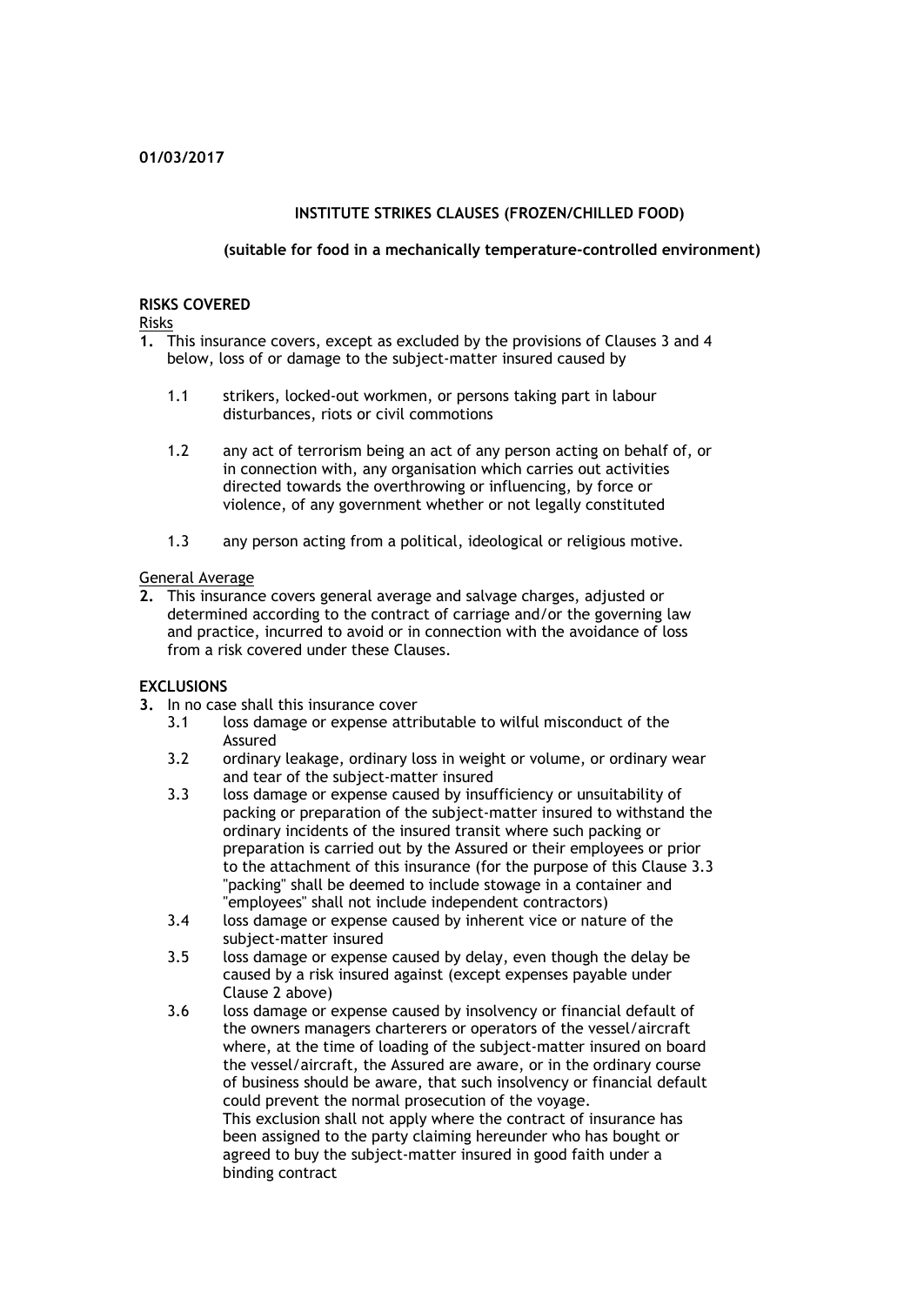- 3.7 loss damage or expense arising from the absence shortage or withholding of equipment, power, fuel, coolant, refrigerant or labour of any description whatsoever resulting from any strike, lockout, labour disturbance, riot or civil commotion
- 3.8 any claim based upon loss of or frustration of the voyage or adventure
- 3.9 loss damage or expense directly or indirectly caused by or arising from the use of any weapon or device employing atomic or nuclear fission and/or fusion or other like reaction or radioactive force or matter
- 3.10 loss damage or expense caused by war civil war revolution rebellion insurrection, or civil strife arising therefrom, or any hostile act by or against a belligerent power
- 3.11 any loss damage or expense otherwise recoverable hereunder unless prompt notice thereof is given to the Insurers and, in any event, not later than 30 days after the termination of this insurance
- 3.12 embargo, or by rejection prohibition or detention by any government or their agencies or departments.
- **4.** 4.1 In no case shall this insurance cover loss damage or expense arising from
	- 4.1.1 unseaworthiness of vessel or craft or unfitness of vessel or craft for the safe carriage of the subject-matter insured, where the Assured are privy to such unseaworthiness or unfitness, at the time the subject-matter insured is loaded therein
	- 4.1.2 unfitness of container or conveyance for the safe carriage of the subject-matter insured, where loading therein or thereon is carried out prior to attachment of this insurance or

by the Assured or their employees and they are privy to such unfitness at the time of loading.

- 4.2 Exclusion 4.1.1 above shall not apply where the contract of insurance has been assigned to the party claiming hereunder who has bought or agreed to buy the subject-matter insured in good faith under a binding contract.
- 4.3 The Insurers waive any breach of the implied warranties of seaworthiness of the ship and fitness of the ship to carry the subjectmatter insured to destination.

## **DURATION**

Transit<br>5.5.1

**5.** 5.1 Subject to Clause 8 below, this insurance attaches from the time the subject-matter insured is loaded into the conveyance at the freezing/cooling works or at the cold store (at the place named in the contract of insurance) for the commencement of transit,

continues during the ordinary course of transit

and terminates either

- 5.1.1 on delivery to the cold store or place of storage at the destination named in the contract of insurance,
- 5.1.2 on delivery to any other cold store or place of storage, whether prior to or at the destination named in the contract of insurance, which the Assured or their employees elect to use either for storage other than in the ordinary course of transit or for allocation or distribution, or
- 5.1.3 when the Assured or their employees elect to use any carrying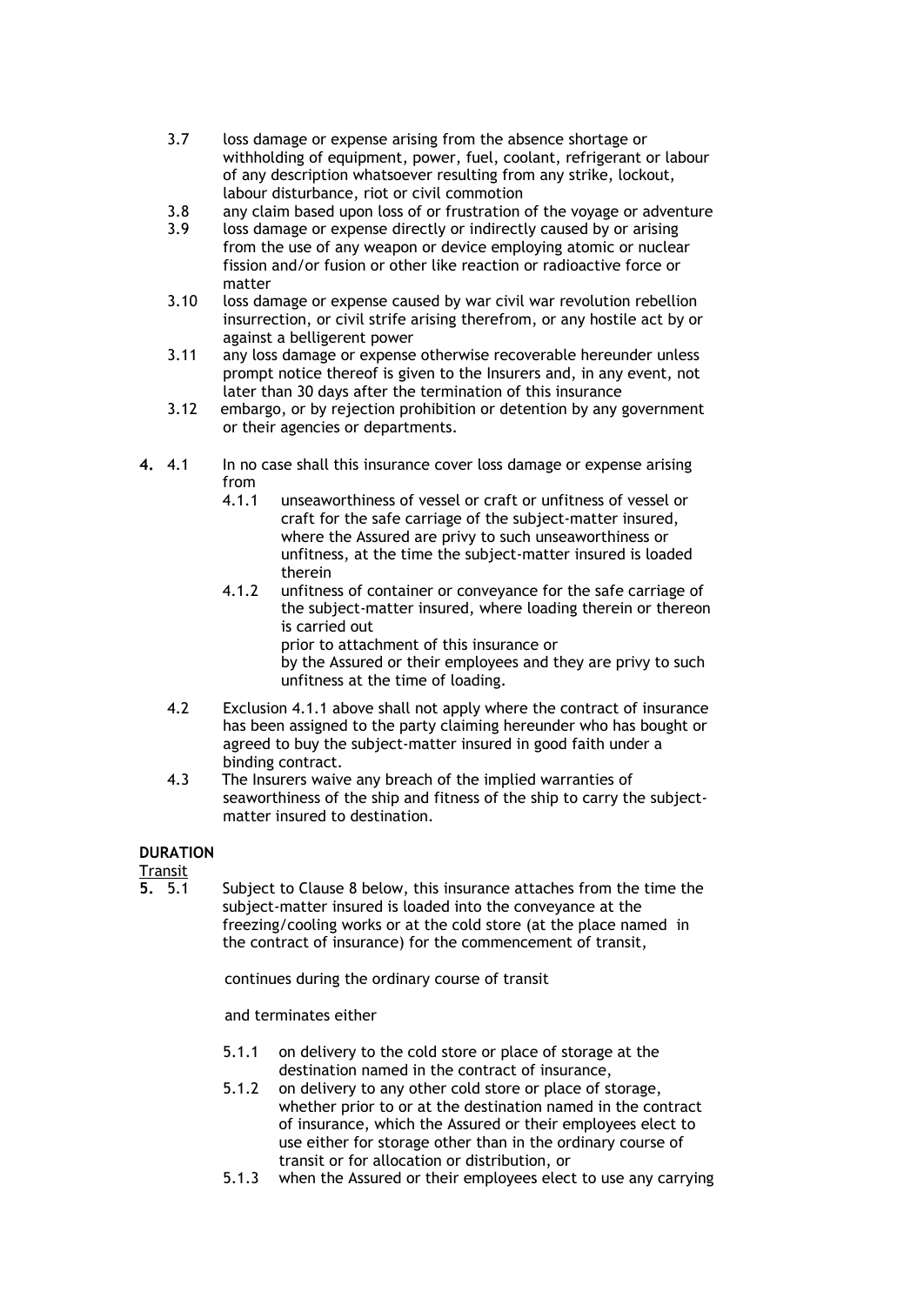vehicle or other conveyance or any container for storage other than in the ordinary course of transit, or

- 5.1.4 on the expiry of 5 days after completion of discharge overside of the subject-matter insured from the oversea vessel or, after completion of unloading of the subject-matter insured from the aircraft at the final place of discharge whichever shall first occur.
- 5.2 If, after completion of discharge overside from the oversea vessel, or after unloading from the aircraft at the final place of discharge, but prior to termination of this insurance, the subject-matter insured is to be forwarded to a destination other than that to which it is insured, this insurance, whilst remaining subject to termination as provided in Clauses 5.1.1 to 5.1.4 above, shall not extend beyond the commencement of transit to such other destination.
- 5.3 This insurance shall remain in force (subject to termination as provided for in Clauses 5.1.1 to 5.1.4 above and to the provisions of Clause 6 below) during delay beyond the control of the Assured, any deviation, forced discharge, reshipment or transhipment and during any variation of the adventure arising from the exercise of a liberty granted to carriers under the contract of carriage.

## Termination of Contract of Carriage

- **6.** If owing to circumstances beyond the control of the Assured either the contract of carriage is terminated at a port or place other than the destination named therein or the transit is otherwise terminated before delivery of the subject-matter insured as provided for in Clause 5 above, then this insurance shall also terminate *unless prompt notice is given to the Insurers and continuation of cover is requested when this insurance shall remain in force, subject to an additional premium if required by the Insurers,* either
	- 6.1 until the subject-matter insured is sold and delivered at such port or place, or, unless otherwise specially agreed, until the expiry of 30 days after arrival of the subject-matter insured at such port or place, whichever shall first occur,

or

6.2 if the subject-matter insured is forwarded within the said period of 30 days (or any agreed extension thereof) to the destination named in the contract of insurance or to any other destination, until terminated in accordance with the provisions of Clause 5 above.

## Change of Voyage/Transit

- **7.** 7.1 Where, after attachment of this insurance, the destination is changed by the Assured, *this must be notified promptly to the Insurers for rates and terms to be agreed. Should a loss occur prior to such agreement being obtained cover may be provided but only if cover would have been available at a reasonable commercial market rate on reasonable market terms*.
	- 7.2 Where the subject-matter insured commences the transit contemplated by this insurance (in accordance with Clause 5.1 above), but, without the knowledge of the Assured of their employees the vessel sails/aircraft leaves for another destination, this insurance will nevertheless be deemed to have attached at commencement of such transit.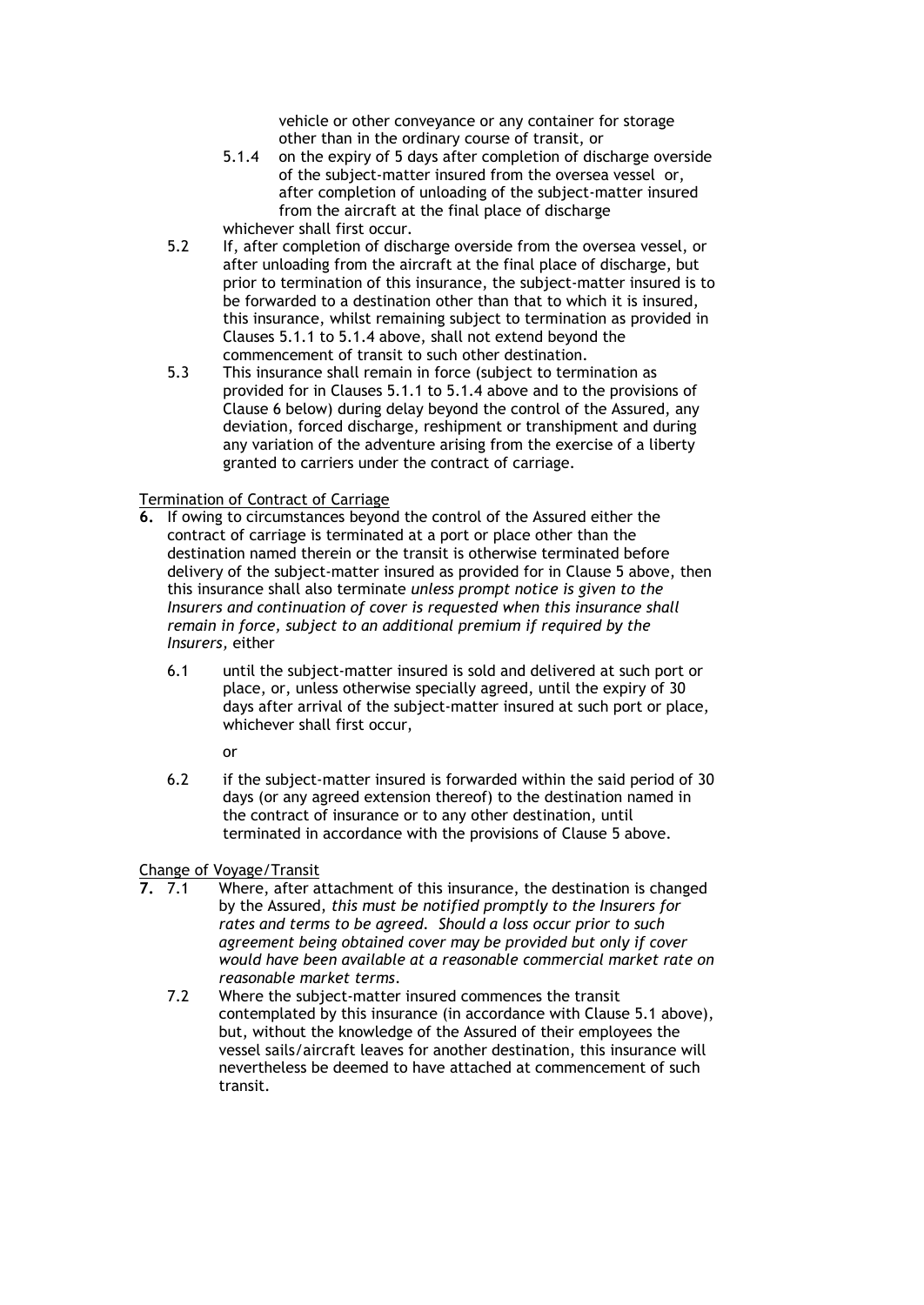## **CLAIMS**

#### Insurable Interest

- **8.** 8.1 In order to recover under this insurance the Assured must have an insurable interest in the subject-matter insured at the time of the loss.
	- 8.2 Subject to Clause 8.1 above, the Assured shall be entitled to recover for insured loss occurring during the period covered by this insurance, notwithstanding that the loss occurred before the contract of insurance was concluded, unless the Assured were aware of the loss and the Insurers were not.

# Increased Value<br>**9.** 9.1 If an

**9.** 9.1 If any Increased Value insurance is effected by the Assured on the subject-matter insured under this insurance the agreed value of the subject-matter insured shall be deemed to be increased to the total amount insured under this insurance and all Increased Value insurances covering the loss, and liability under this insurance shall be in such proportion as the sum insured under this insurance bears to such total amount insured.

In the event of claim the Assured shall provide the Insurers with evidence of the amounts insured under all other insurances.

## 9.2 **Where this insurance is on Increased Value the following clause shall apply:**

The agreed value of the subject-matter insured shall be deemed to be equal to the total amount insured under the primary insurance and all Increased Value insurances covering the loss and effected on the subject-matter insured by the Assured, and liability under this insurance shall be in such proportion as the sum insured under this insurance bears to such total amount insured.

In the event of claim the Assured shall provide the Insurers with evidence of the amounts insured under all other insurances.

## **BENEFIT OF INSURANCE**

**10.** This insurance

- 10.1 covers the Assured which includes the person claiming indemnity either as the person by or on whose behalf the contract of insurance was effected or as an assignee,
- 10.2 shall not extend to or otherwise benefit the carrier or other bailee.

## **MINIMISING LOSSES**

#### Duty of Assured

- **11.** It is the duty of the Assured and their employees and agents in respect of loss recoverable hereunder
	- 11.1 to take such measures as may be reasonable for the purpose of averting or minimising such loss, and
	- 11.2 to ensure that all rights against carriers, bailees or other third parties are properly preserved and exercised

and the Insurers will, in addition to any loss recoverable hereunder, reimburse the Assured for any charges properly and reasonably incurred in pursuance of these duties.